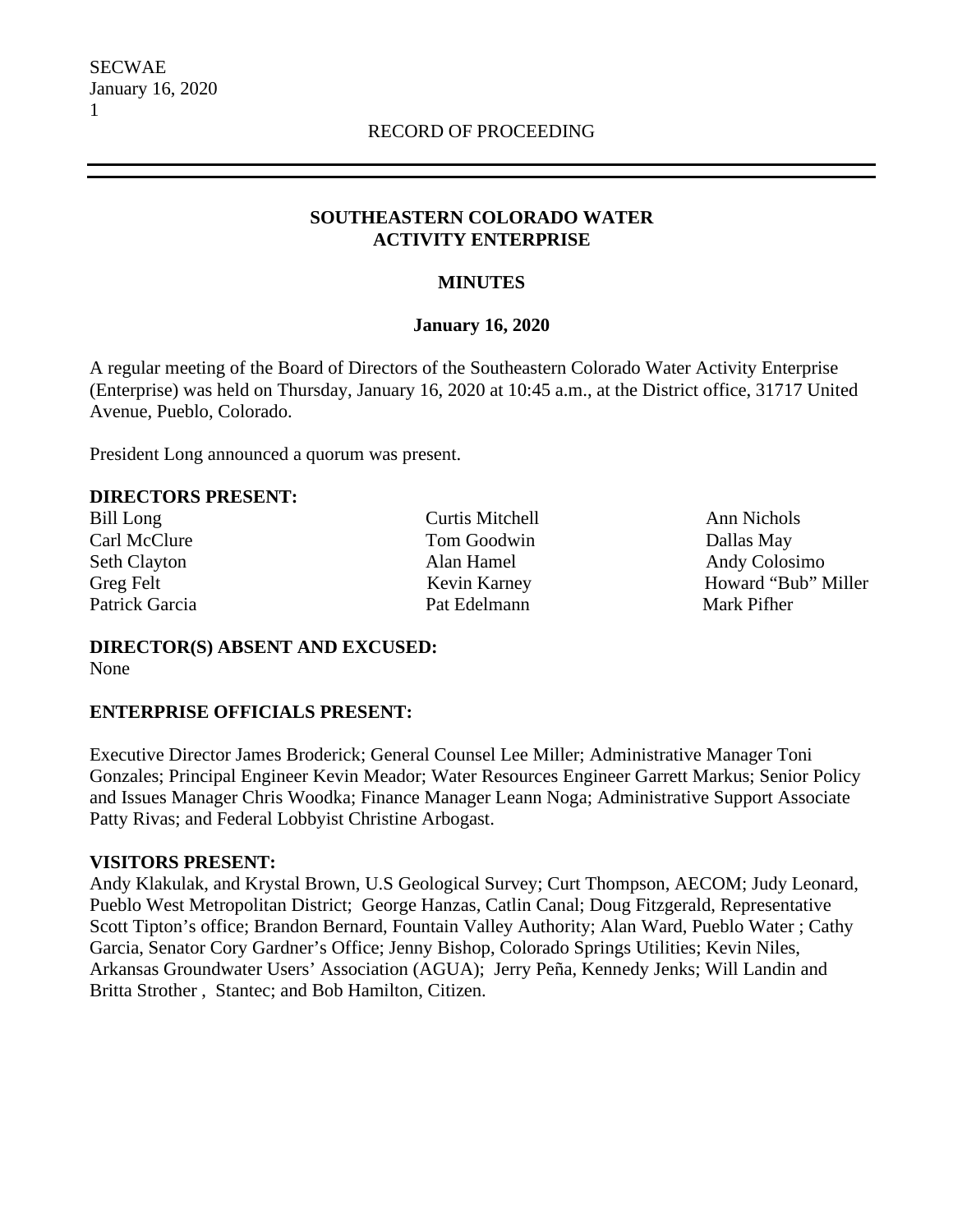#### **APPROVAL OF MINUTES:**

President Long said the minutes of the December 5, 2019 Board meeting were posted to the Board website for review, and asked if there were any corrections or additions. Hearing none, Mr. Pifher moved, seconded by Mr. Hamel, to approve the minutes. Motion unanimously carried.

## **FINANCE COMMITTEE REPORT:**

Treasurer Nichols reported the financial statements for November 2019 and DRAFT December 2019 were posted to the Board website for review. Ms. Nichols moved, seconded by Mr. Clayton, for acceptance of the November 2019 and DRAFT December 2019 financial statements and payment of the January 2020 bills. Motion unanimously carried.

#### **CONSENT ITEMS:**

None

#### **PRESENTATIONS:**

#### FEDERAL LEGISLATION UPDATE

Ms. Arbogast reported we are awaiting release of the President's FY '21 budget proposal, scheduled for February 10. We are also waiting for the release of the spending plan for the large plus up funding provided by Congress in the omnibus appropriations bill passed just before Christmas.

It is our real hope that the action taken in November by the Colorado Water Conservation Board (CWCB) regarding non-federal funding will have a very positive impact on both of these budgetary items. Ms. Arbogast thanked in particular Cathy Garcia and Doug Fitzgerald for the work their respective bosses have done on addressing the budget needs for the Arkansas Valley Conduit. With their help and the CWCB's the attitude of the Bureau of Reclamation is measurably more positive. In fact, the CWCB action was described as "game changing" by Commissioner Burman's office. So we will see before long, and Jim Broderick, Bill Long, Kevin Karney, and Ms. Arbogast will be going to DC in February to meet with the delegation on the status of the project.

On the CWCB loan, this spring CWCB will put forth to the Colorado legislature their annual projects bill. Our loan/grant combination will be part of that. We have a robust work plan to ensure that the effort is successful.

Also in the administration's realm: they just released new regulatory proposals regarding the application of NEPA. NEPA analysis is currently triggered by a broadly defined "federal action." This rule intends to streamline that analysis and public process.

Further, the final new Trump WOTUS rule, replacing the now defunct Obama rule, is expected to be released as early as this weekend. Mark Pifher explained what might happen next.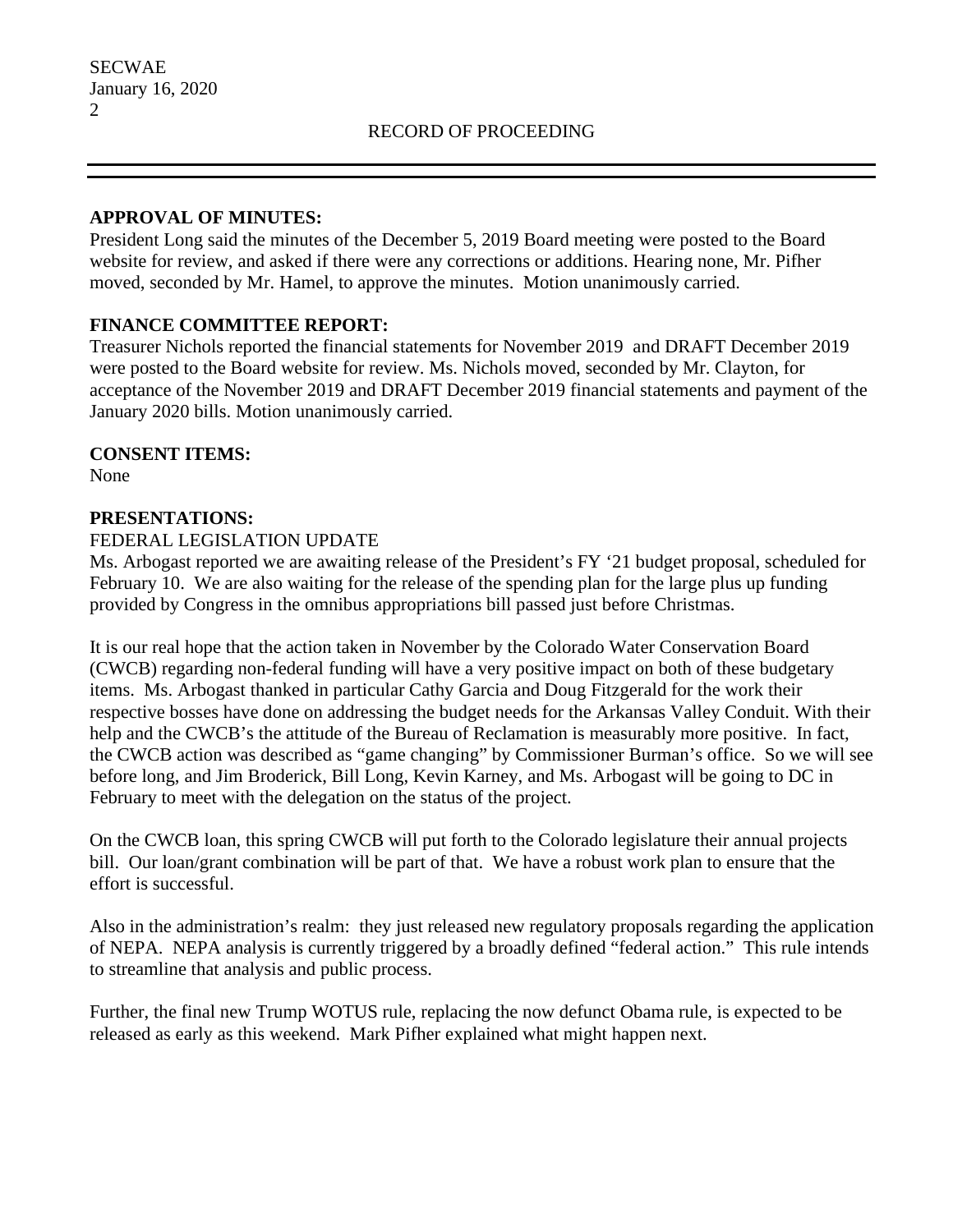Legislatively, it is going to be a very short year in Congress as it usually is during a presidential election year. That said, most things water-related are expected to land in the biannual Water Resources Development Act or WRDA. There is a significant O&M bill pending, as well as two bills which attempt to address water resource needs and provide more drought resiliency. One is Senator Gardner's bill, S. 1932, and the other is a House bill sponsored by California Congressman Huffman. Both provide for additional infrastructure authorization—not appropriation mind you—for storage and conveyance projects. They also provide for things like feasibility studies to be authorized by the Bureau without an act of Congress. There is both support and opposition to both bills but certainly the western water community is working to resolve differences and move such a bill this year.

## **ACTION ITEMS:**

JAMES W. BRODERICK HYDROPOWER CHANGE ORDERS 1 & 2 TO TURBINE SUPPLY CONTRACT WITH MOUNTAIN STATES HYDRO, LLC

Mr. Meador reported District staff and counsel recommend Board approval of Change Orders 1 and 2 to the James W. Broderick Hydropower Plant (JWBHP) Turbine Supply Contract with Mountain States Hydro, LLC in the amount of a credit of \$62,500 which includes reimbursement for lost revenue in connection with workmanship issues on Unit 1 and extension of the Unit 1 warranty until November 15, 2020 at no cost.

The Turbine Supply Contract included in the original Omnibus Resolution authorized expenditures of \$2,460,000 for the Pueblo Dam Hydro Project (PDHP), which was changed to JWBHP. Change Order 1 decreases the contract amount to \$2,397,500. Change Order 2 extends the Unit 1 warranty to November 15, 2020 at no cost.

On September 21, 2017, the Southeastern Colorado Water Activity Enterprise Board of Directors ratified the Omnibus Resolution No. 2017-02E, which authorized and directed President Long to execute the Turbine Supply Contract for the JWBHP with Mountain States Hydro, LLC.

Suggested motion to approve JWBHP Change Orders 1 and 2 to the Turbine Supply Contract with Mountain States Hydro, LLC in the amount of a credit of \$62,500.00. Mr. Mitchell moved, seconded by Mr. Goodwin the Board approve The JWBHP Change Orders 1 & 2 Turbine Supply Contract with Mountain States Hydro, LLC. , Motion unanimously carried.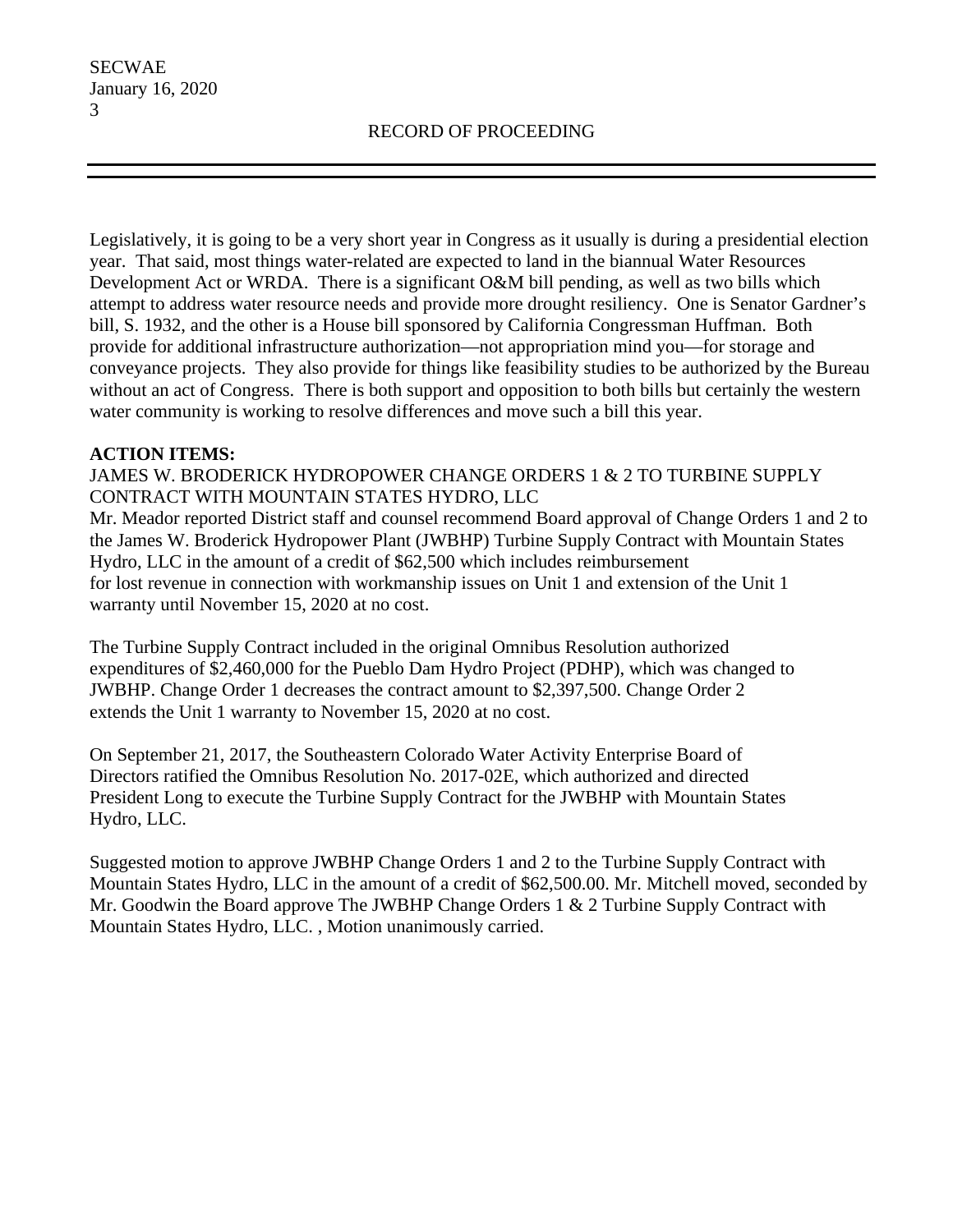#### **INFORMATION ITEMS:**

The Board was provided written material on the following topics, which were posted to the Board website:

- James W. Broderick Hydropower Plant Update
- Colorado Water Conservation Board Contract Two Year Extension
- AVC and Excess Capacity Master Contract Update

## **OTHER BUSINESS MATTERS:**

The Board was provided three handouts that were discussed at the 2019 CRWUA Conference:

- 1. Municipal Water Leader January 2020 edition
- 2. FFA Water Review DCP, Operating Guidelines & More Vol. 1 & 2

Mr Hamel mentioned that Jim Broderick had finished out his term on CRWUA at the 2019 conference. Mr. Broderick announced Christine Arbogast was appointed to serve as President of National Water Resource Association (NWRA), it is a two-year term. Mr. Long mentioned that the Board had been provided their W-2's in their binders.

President Long asked if there were any other matters to come before the Board, and hearing none, adjourned the meeting at 11:05 a.m.

 $\overline{\phantom{a}}$  , and the contract of the contract of the contract of the contract of the contract of the contract of the contract of the contract of the contract of the contract of the contract of the contract of the contrac

\_\_\_\_\_\_\_\_\_\_\_\_\_\_\_\_\_\_\_\_\_\_\_\_\_\_\_\_\_\_\_\_\_\_\_ \_\_\_\_\_\_\_\_\_\_\_\_\_\_\_\_\_\_\_\_\_\_\_\_\_\_\_\_\_\_\_\_\_\_

\_\_\_\_\_\_\_\_\_\_\_\_\_\_\_\_\_\_\_\_\_\_\_\_\_\_\_\_\_\_\_\_\_\_\_\_ \_\_\_\_\_\_\_\_\_\_\_\_\_\_\_\_\_\_\_\_\_\_\_\_\_\_\_\_\_\_\_\_\_\_

\_\_\_\_\_\_\_\_\_\_\_\_\_\_\_\_\_\_\_\_\_\_\_\_\_\_\_\_\_\_\_\_\_\_\_\_ \_\_\_\_\_\_\_\_\_\_\_\_\_\_\_\_\_\_\_\_\_\_\_\_\_\_\_\_\_\_\_\_\_\_

\_\_\_\_\_\_\_\_\_\_\_\_\_\_\_\_\_\_\_\_\_\_\_\_\_\_\_\_\_\_\_\_\_\_\_\_ \_\_\_\_\_\_\_\_\_\_\_\_\_\_\_\_\_\_\_\_\_\_\_\_\_\_\_\_\_\_\_\_\_\_

\_\_\_\_\_\_\_\_\_\_\_\_\_\_\_\_\_\_\_\_\_\_\_\_\_\_\_\_\_\_\_\_\_\_\_\_ \_\_\_\_\_\_\_\_\_\_\_\_\_\_\_\_\_\_\_\_\_\_\_\_\_\_\_\_\_\_\_\_\_\_

Respectfully submitted,

Patty Rivas Administrative Support Associate

Secretary